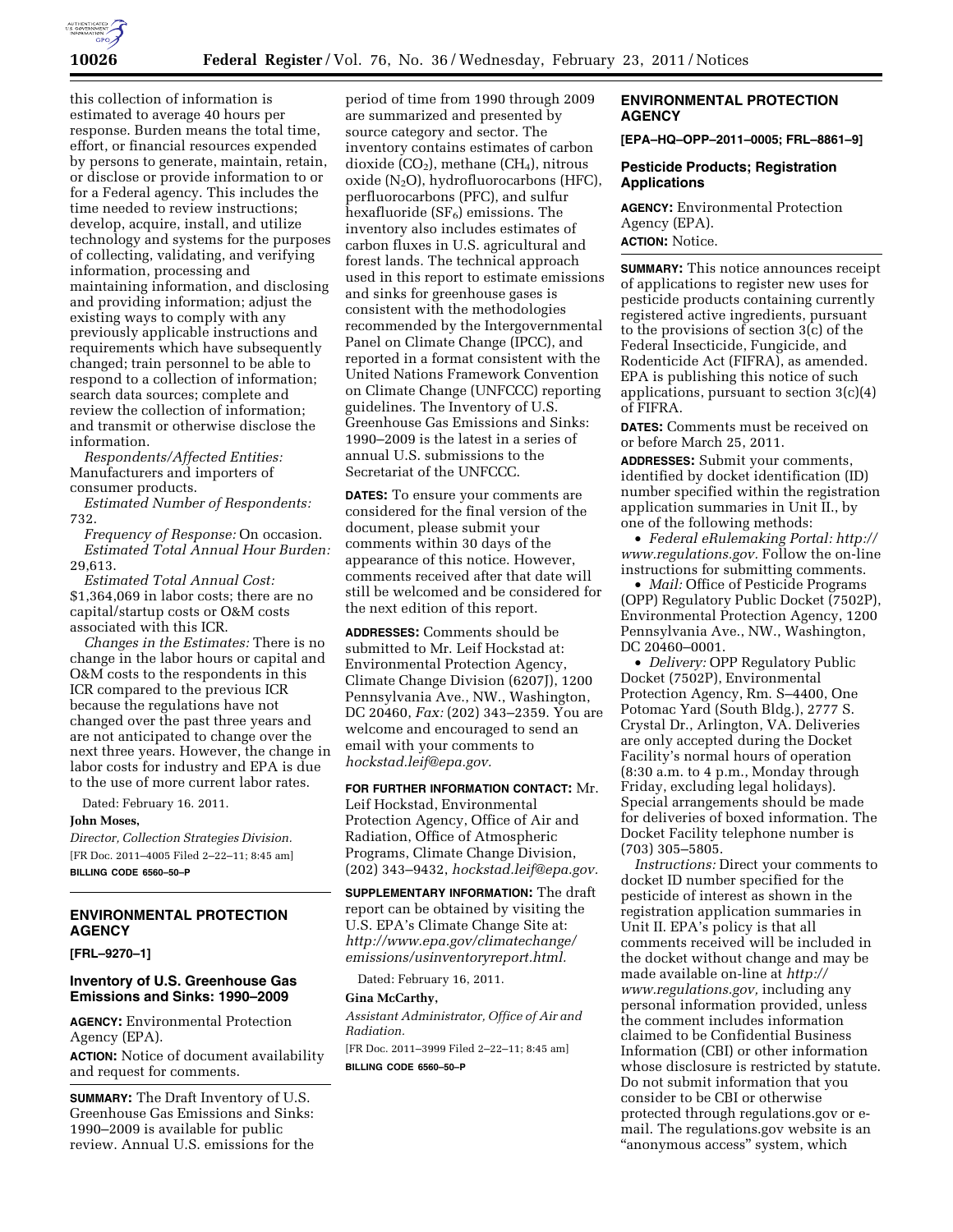means EPA will not know your identity or contact information unless you provide it in the body of your comment. If you send an e-mail comment directly to EPA without going through *regulations.gov,* your e-mail address will be automatically captured and included as part of the comment that is placed in the docket and made available on the Internet. If you submit an electronic comment, EPA recommends that you include your name and other contact information in the body of your comment and with any disk or CD–ROM you submit. If EPA cannot read your comment due to technical difficulties and cannot contact you for clarification, EPA may not be able to consider your comment. Electronic files should avoid the use of special characters, any form of encryption, and be free of any defects or viruses.

*Docket:* All documents in the docket are listed in the docket index available at *[http://www.regulations.gov.](http://www.regulations.gov)* Although listed in the index, some information is not publicly available, e.g., CBI or other information whose disclosure is restricted by statute. Certain other material, such as copyrighted material, is not placed on the Internet and will be publicly available only in hard copy form. Publicly available docket materials are available either in the electronic docket at *[http://](http://www.regulations.gov)  [www.regulations.gov,](http://www.regulations.gov)* or, if only available in hard copy, at the OPP Regulatory Public Docket in Rm. S– 4400, One Potomac Yard (South Bldg.), 2777 S. Crystal Dr., Arlington, VA. The hours of operation of this Docket Facility are from 8:30 a.m. to 4 p.m., Monday through Friday, excluding legal holidays. The Docket Facility telephone number is (703) 305–5805.

**FOR FURTHER INFORMATION CONTACT:** A contact person is listed at the end of each registration application summary and may be contacted by telephone or e-mail. The mailing address for each contact person listed is: Registration Division (7505P), Office of Pesticide Programs, Environmental Protection Agency, 1200 Pennsylvania Ave., NW., Washington, DC 20460–0001 and Biopesticides and Pollution Prevention Division (7511P), Office of Pesticide Programs, Environmental Protection Agency, 1200 Pennsylvania Ave., NW., Washington, DC 20460–0001.

# **SUPPLEMENTARY INFORMATION:**

# **I. General Information**

*A. Does this action apply to me?* 

You may be potentially affected by this action if you are an agricultural producer, food manufacturer, or pesticide manufacturer. Potentially

affected entities may include, but are not limited to:

• Crop production (NAICS code 111). • Animal production (NAICS code

112). • Food manufacturing (NAICS code 311).

• Pesticide manufacturing (NAICS code 32532).

This listing is not intended to be exhaustive, but rather provides a guide for readers regarding entities likely to be affected by this action. Other types of entities not listed in this unit could also be affected. The North American Industrial Classification System (NAICS) codes have been provided to assist you and others in determining whether this action might apply to certain entities. If you have any questions regarding the applicability of this action to a particular entity, consult the person listed under **FOR FURTHER INFORMATION CONTACT**.

### *B. What should I consider as I prepare my comments for EPA?*

1. *Submitting CBI.* Do not submit this information to EPA through regulations.gov or e-mail. Clearly mark the part or all of the information that you claim to be CBI. For CBI information in a disk or CD–ROM that you mail to EPA, mark the outside of the disk or CD–ROM as CBI and then identify electronically within the disk or CD–ROM the specific information that is claimed as CBI. In addition to one complete version of the comment that includes information claimed as CBI, a copy of the comment that does not contain the information claimed as CBI must be submitted for inclusion in the public docket. Information so marked will not be disclosed except in accordance with procedures set forth in 40 CFR part 2.

2. *Tips for preparing your comments.*  When submitting comments, remember to:

i. Identify the document by docket ID number and other identifying information (subject heading, **Federal Register** date and page number). If you are commenting in a docket that addresses multiple products, please indicate to which registration number(s) your comment applies.

ii. Follow directions. The Agency may ask you to respond to specific questions or organize comments by referencing a Code of Federal Regulations (CFR) part or section number.

iii. Explain why you agree or disagree; suggest alternatives and substitute language for your requested changes.

iv. Describe any assumptions and provide any technical information and/or data that you used.

v. If you estimate potential costs or burdens, explain how you arrived at your estimate in sufficient detail to allow for it to be reproduced.

vi. Provide specific examples to illustrate your concerns and suggest alternatives.

vii. Explain your views as clearly as possible, avoiding the use of profanity or personal threats.

viii. Make sure to submit your comments by the comment period deadline identified.

### **II. Registration Applications**

EPA received applications as follows to register pesticide products containing currently registered active ingredients pursuant to the provisions of section 3(c) of FIFRA, and is publishing this notice of such applications pursuant to section 3(c)(4) of FIFRA. Notice of receipt of these applications does not imply a decision by the Agency on the applications.

1. *Registration Number/File Symbol:*  279–3124, 279–3125, 279–3126. *Docket Number:* EPA–HQ–OPP–2010–0472. *Company name and address:* FMC Corporation, 1735 Market St., Philadelphia, PA 19103. *Active ingredient:* Zeta-Cypermethrin. *Proposed Uses:* Avocado, black sapote, canistel, mamey sapote, mango, papaya, sapodilla, star apple. *Contact:* Linda DeLuise, Registration Division, (703) 305–5428, *[deluise.linda@epa.gov.](mailto:deluise.linda@epa.gov)* 

2. *Registration Number/File Symbol:*  707–GEN, 707–GRO. *Docket Number:*  EPA–HQ–OPP–2010–1037. *Company name and address:* Rohm and Hass Company, 100 Independence Mall West, Philadelphia, PA 19106. *Active ingredient:* 2-Methyl-1, 2 benzisothiazol-3 (2H)-one. *Proposed Uses:* For use in ATD emulsion products, paints, building materials, adhesives and sealants, ink, textiles, paper coating, functional chemicals, household and I&I, oil process water and recovery system, metalworking fluids. *Contact:* Abigail Downs, Antimicrobials Division, (703) 305– 5259, *[downs.abigail@epa.gov.](mailto:downs.abigail@epa.gov)* 

3. *Registration Number/File Symbol:*  1677–EGU. *Docket Number:* EPA–HQ– OPP–2010–1035. *Company name and address:* ECOLAB Inc., 370 North Wabasha St., St. Paul, MN 55102. *Active ingredient:* L-lactic acid *Proposed Use:*  Commercial water additive in fruit and vegetable processing and wash. *Contact:*  Jacqueline Campbell-McFarlane, Antimicrobials Division, (703) 308– 6416, *[campbell-](mailto:campbell-mcafarlane.jacqueline@epa.gov)*

*[mcafarlane.jacqueline@epa.gov.](mailto:campbell-mcafarlane.jacqueline@epa.gov)  4. Registration Number/File Symbol:*  5383–RUE. *Docket Number:* EPA–HQ– OPP–2009–1000. *Company name and*